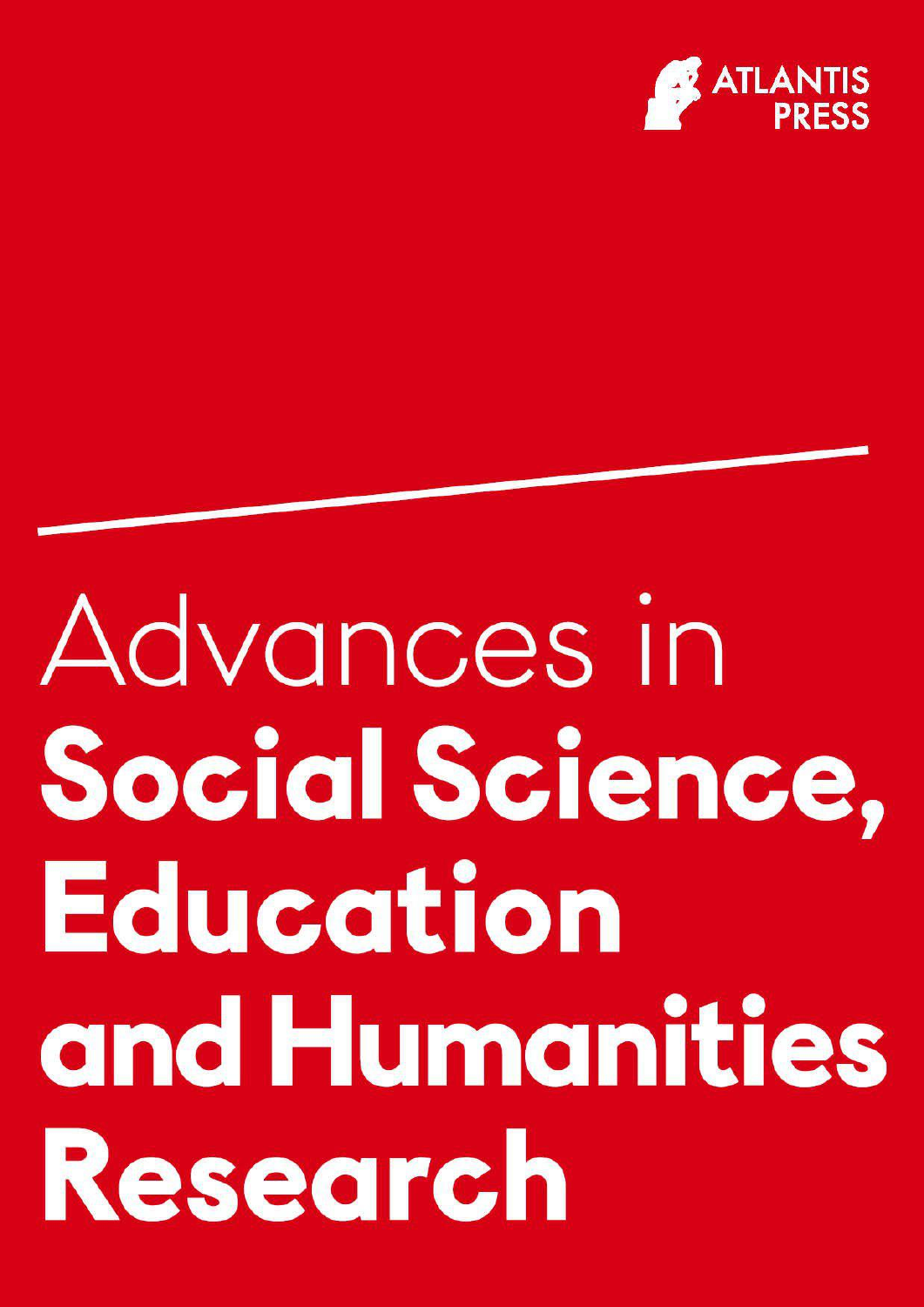Series: Advances in Social Science, Education and Humanities Research

# Proceedings of the First International **Conference on Administration Science** (ICAS 2019)

PREVIOUS VOLUME IN SERIES **NEXT VOLUME IN SERIES** 

Welcome to the 1st International Conference on Administration Science (ICAS 2019), held on April 30, 2019 in Bandung, Indonesia. The Sustainable Development Goals (SDGs) consist of three main dimensions of development, namely: 1) Environmental Dimension; 2) Social Dimension; and 3) Economical Dimension. Therefore, the implementation of a holistic policy and synergistic program is important because the three aspects above are closely interrelated. However, in achieving the above targets, innovative efforts and partnership building between the government and civil society are needed, including for academics from various disciplinary backgrounds. This is due to the complexity of the problems faced in achieving the above targets.

Please click here for the conference website.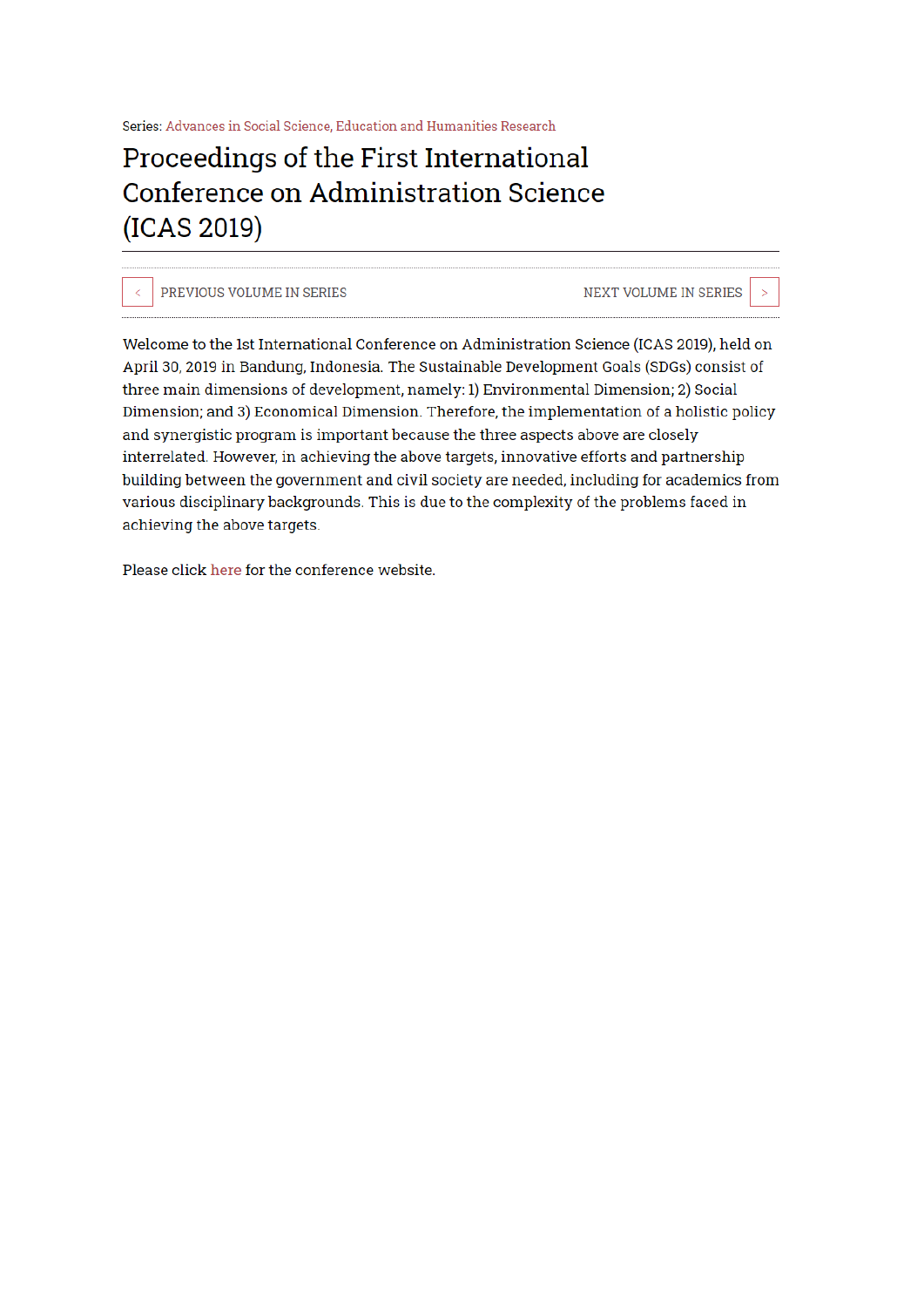# Proceedings of the First International **Conference on Administration Science** (ICAS 2019)

# Chairperson

Muhamad Nur Afandi, S.Pd. MT. Sekolah Tinggi Ilmu Administrasi, Lembaga Administrasi Negara (STIA LAN), Indonesia

# **Technical Chairperson**

Dr. Rini Ayu Susanti, SE., M.Pd Sekolah Tinggi Ilmu Administrasi, Lembaga Administrasi Negara (STIA LAN), Indonesia

Ricky Adi Putranto, SE., MM. Sekolah Tinggi Ilmu Administrasi, Lembaga Administrasi Negara (STIA LAN), Indonesia

Dewi Untari, SE., MM Sekolah Tinggi Ilmu Administrasi, Lembaga Administrasi Negara (STIA LAN), Indonesia

Sari Sri handani, SE., MM Sekolah Tinggi Ilmu Administrasi, Lembaga Administrasi Negara (STIA LAN), Indonesia

Dessy Deliana, S.Sos. Sekolah Tinggi Ilmu Administrasi, Lembaga Administrasi Negara (STIA LAN), Indonesia

Siti Mariam, S.Sos. Sekolah Tinggi Ilmu Administrasi, Lembaga Administrasi Negara (STIA LAN), Indonesia

Endah Tri Anomsari, S.Sos., M.Sc Sekolah Tinggi Ilmu Administrasi, Lembaga Administrasi Negara (STIA LAN), Indonesia

Drs. Henry Herman Loupias, H.H.L., M.Sn Sekolah Tinggi Ilmu Administrasi, Lembaga Administrasi Negara (STIA LAN), Indonesia

Ahmad Sodik Sudrajad, S.H. MH Sekolah Tinggi Ilmu Administrasi, Lembaga Administrasi Negara (STIA LAN), Indonesia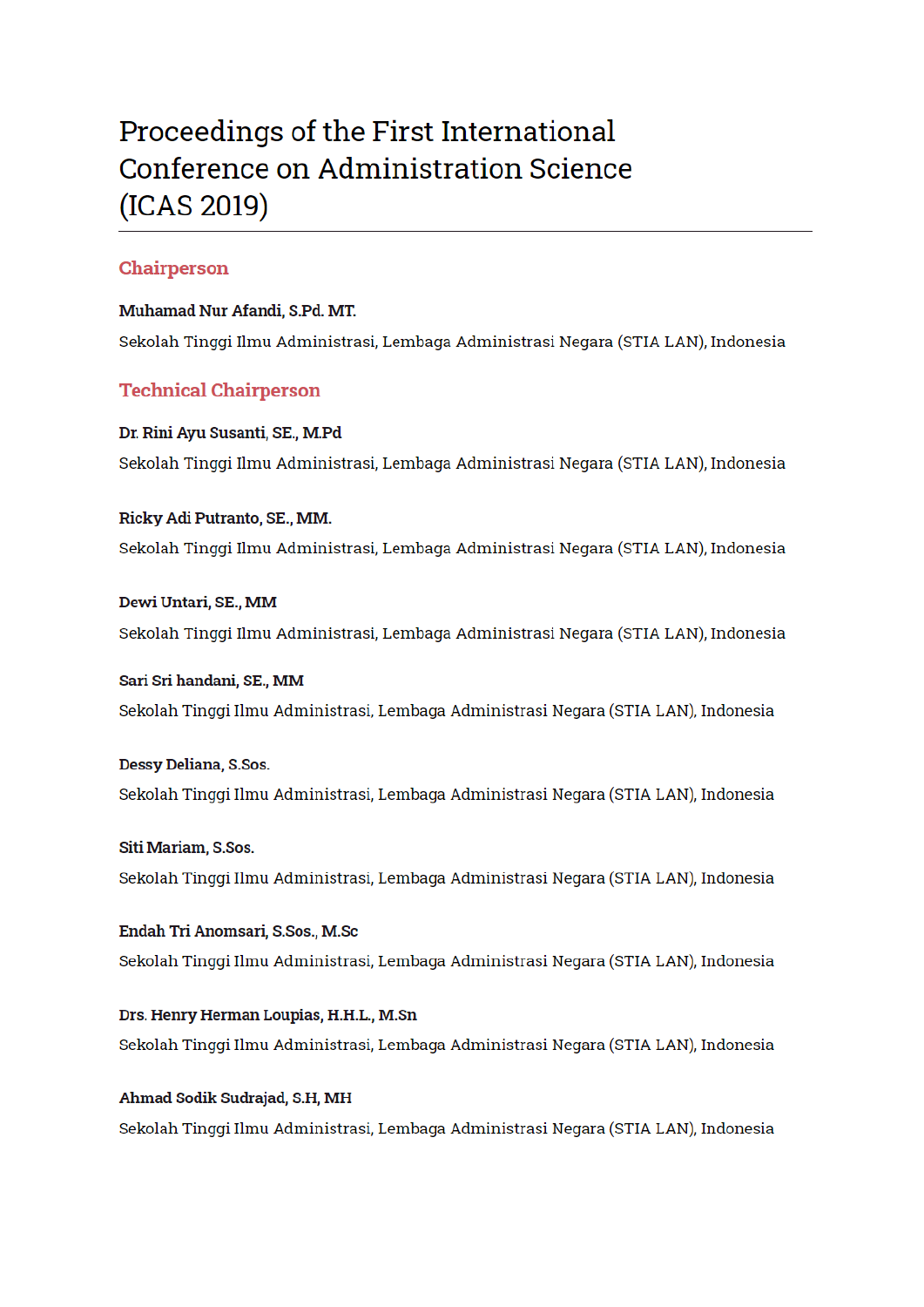# Fikri Aditva Tri Andikaputra, S.Kom

Sekolah Tinggi Ilmu Administrasi, Lembaga Administrasi Negara (STIA LAN), Indonesia

Penni Arlianti, S.E. Sekolah Tinggi Ilmu Administrasi, Lembaga Administrasi Negara (STIA LAN), Indonesia

Siti Athiyah Masruroh, A.Md. Sekolah Tinggi Ilmu Administrasi, Lembaga Administrasi Negara (STIA LAN), Indonesia

Anggi Syahadat Harahap, ST., M.Kom Sekolah Tinggi Ilmu Administrasi, Lembaga Administrasi Negara (STIA LAN), Indonesia

Fandi Ahmad, ST., MT Sekolah Tinggi Ilmu Administrasi, Lembaga Administrasi Negara (STIA LAN), Indonesia

**Opik Idham Taupik** Sekolah Tinggi Ilmu Administrasi, Lembaga Administrasi Negara (STIA LAN), Indonesia

Ir. Budi Setiawan, M.M.T. (Koordinator) Sekolah Tinggi Ilmu Administrasi, Lembaga Administrasi Negara (STIA LAN), Indonesia

Ono Taryono, S.Pd., M.A. Sekolah Tinggi Ilmu Administrasi, Lembaga Administrasi Negara (STIA LAN), Indonesia

Drs. Sabar Gunawan, M.A. Sekolah Tinggi Ilmu Administrasi, Lembaga Administrasi Negara (STIA LAN), Indonesia

Dr. Hendrikus T Gedeona., M.Si Sekolah Tinggi Ilmu Administrasi, Lembaga Administrasi Negara (STIA LAN), Indonesia

Drs. Wahyu Gia Uliantoro, MT. Sekolah Tinggi Ilmu Administrasi, Lembaga Administrasi Negara (STIA LAN), Indonesia

Siti Widharetno Mursalim, S.Ip., M.Si Sekolah Tinggi Ilmu Administrasi, Lembaga Administrasi Negara (STIA LAN), Indonesia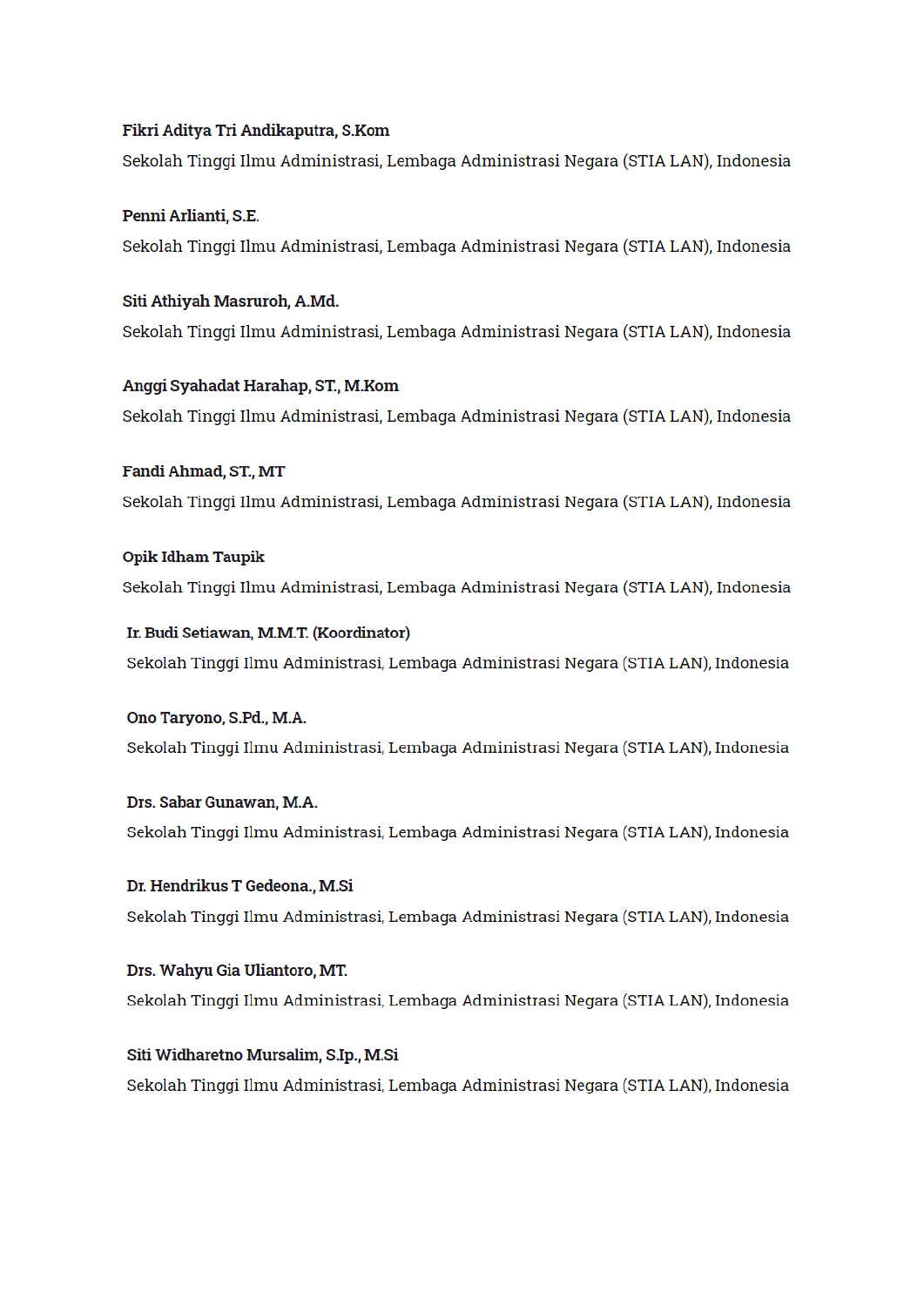# Abdul Rahman, Ph.D., S.K.M, M.Si.

Sekolah Tinggi Ilmu Administrasi, Lembaga Administrasi Negara (STIA LAN), Indonesia

Dr. Hafid Aditya Pradesa., MM. Sekolah Tinggi Ilmu Administrasi, Lembaga Administrasi Negara (STIA LAN), Indonesia

Nisha Faradilla Sofiani, ST., MT Sekolah Tinggi Ilmu Administrasi, Lembaga Administrasi Negara (STIA LAN), Indonesia

Adhika Bergi Nugroho., ST., M.B.A Sekolah Tinggi Ilmu Administrasi, Lembaga Administrasi Negara (STIA LAN), Indonesia

Cintantya Andhita Dara Kirana, S.AP, M.AP Sekolah Tinggi Ilmu Administrasi, Lembaga Administrasi Negara (STIA LAN), Indonesia

Saekul Anwar., S.Pd., M.Si. Sekolah Tinggi Ilmu Administrasi, Lembaga Administrasi Negara (STIA LAN), Indonesia

Ika Wulandari, S. Sos, M.AP. Sekolah Tinggi Ilmu Administrasi, Lembaga Administrasi Negara (STIA LAN), Indonesia

Lidia Maasir, MHRM. Sekolah Tinggi Ilmu Administrasi, Lembaga Administrasi Negara (STIA LAN), Indonesia

Heny Handayani, S.Hum., MM Sekolah Tinggi Ilmu Administrasi, Lembaga Administrasi Negara (STIA LAN), Indonesia

Metha Djuwita Supriatna, S.Si., MM Sekolah Tinggi Ilmu Administrasi, Lembaga Administrasi Negara (STIA LAN), Indonesia

Pepi Zulvia, S.Pd., M.Si. Sekolah Tinggi Ilmu Administrasi, Lembaga Administrasi Negara (STIA LAN), Indonesia

Reni Wijayanti, S.Si., M.B.A Sekolah Tinggi Ilmu Administrasi, Lembaga Administrasi Negara (STIA LAN), Indonesia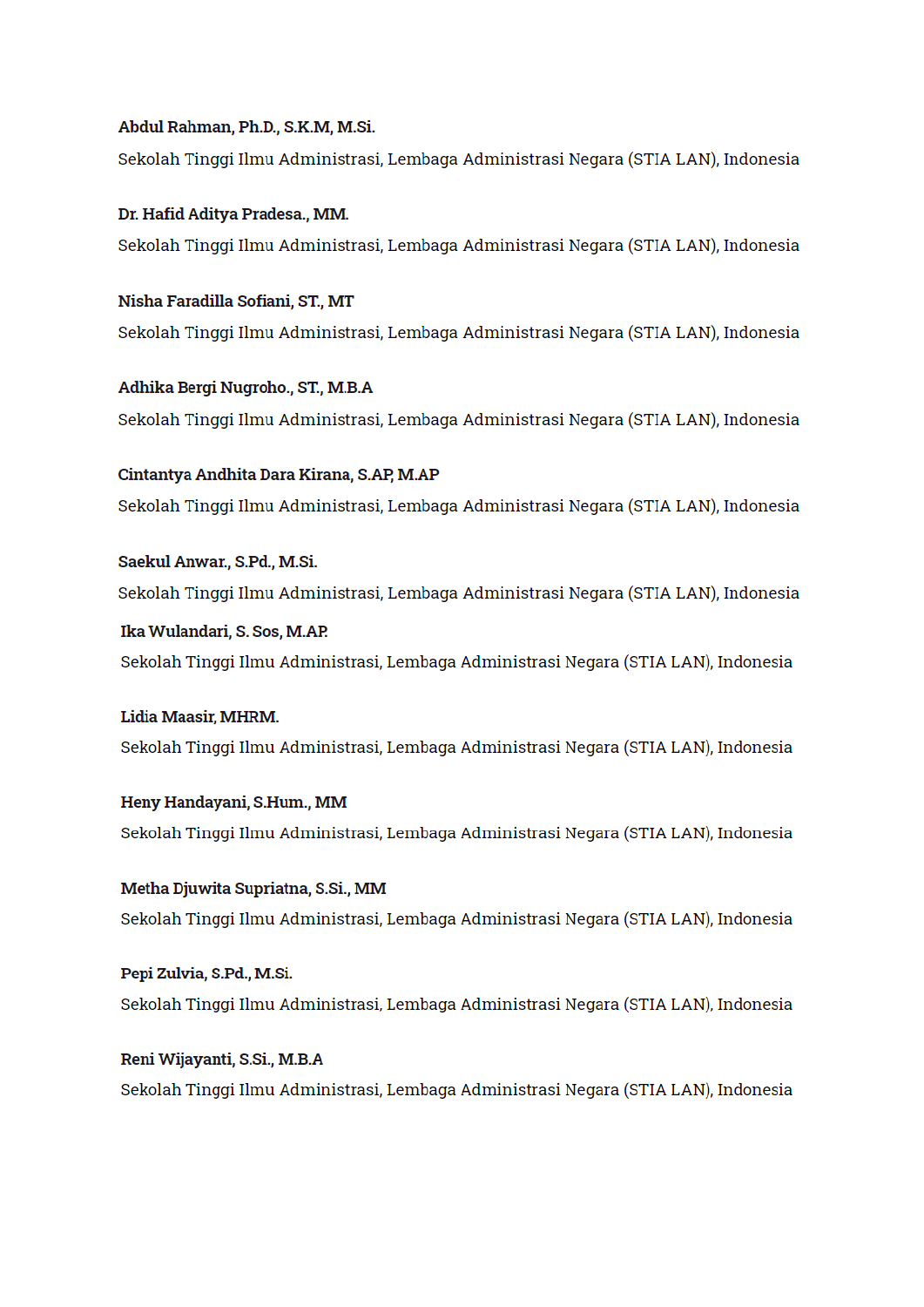## Rike Anggun Artisa, S.Ip., MPA

Sekolah Tinggi Ilmu Administrasi, Lembaga Administrasi Negara (STIA LAN), Indonesia

## Caesar Octoviandy Purba, S.Sos., MBA.

Sekolah Tinggi Ilmu Administrasi, Lembaga Administrasi Negara (STIA LAN), Indonesia

# **Jaenudin**

Sekolah Tinggi Ilmu Administrasi, Lembaga Administrasi Negara (STIA LAN), Indonesia

# **Harianto**

Sekolah Tinggi Ilmu Administrasi, Lembaga Administrasi Negara (STIA LAN), Indonesia

# **Koharudin**

Sekolah Tinggi Ilmu Administrasi, Lembaga Administrasi Negara (STIA LAN), Indonesia

# **Conference Review Committee**

# **Henry H Loupias, M.Sn**

Universitas Pasundan, Indonesia

# Assistant Professor Yanki Hartijasti

Universitas Indonesia, Indonesia

# Associate Professor Evan Lau

Universiti Malaysia Sarawak, Indonesia

# **Professor Su Dinh Thanh** JABES, Indonesia

# Nguyen Phuc Canh, Ph.D JABES, Indonesia

# Nhung Thi Hong Vu, MScBA, Ph.D Vietnamese-German University, Vietnam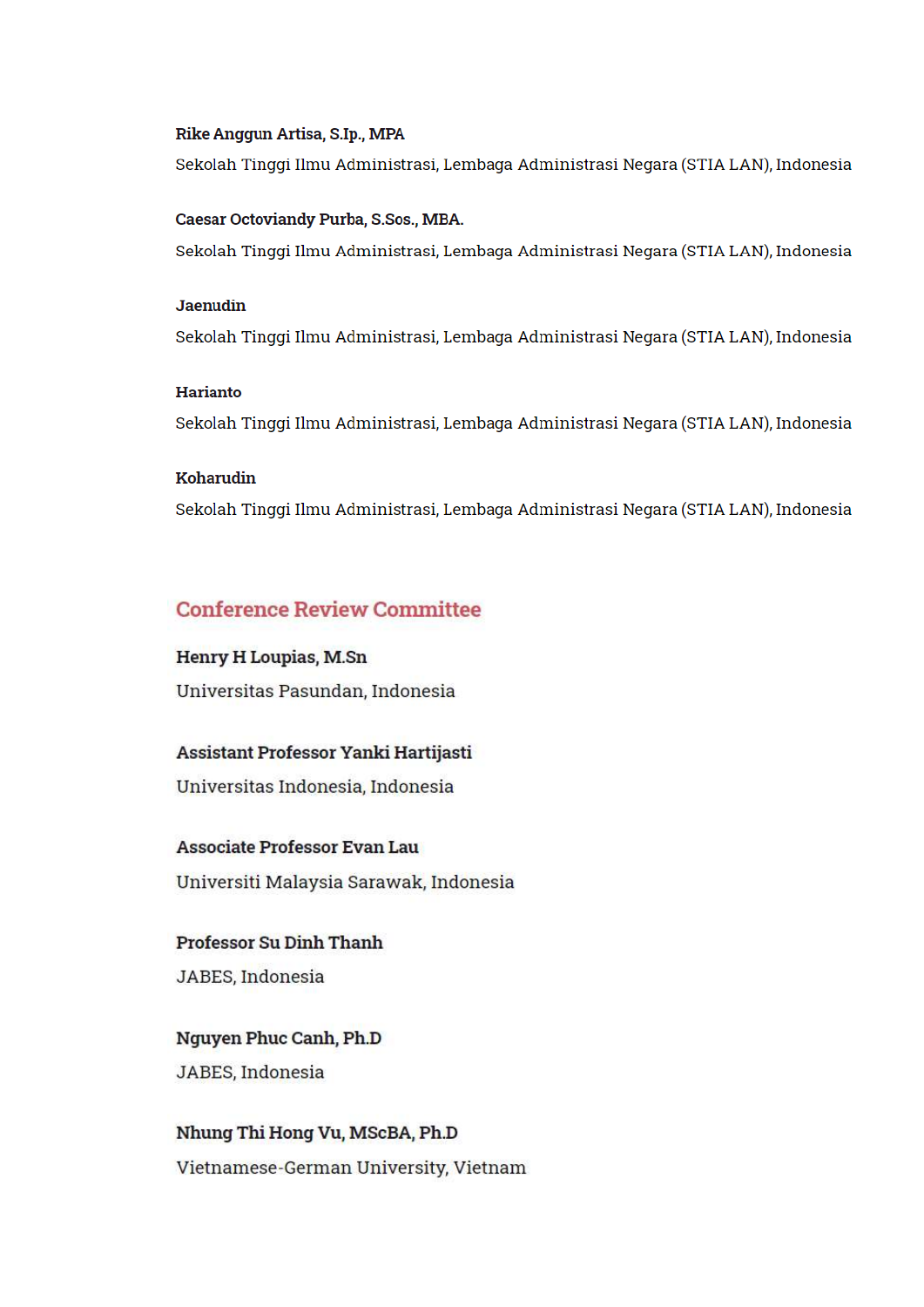# **Associate Professor Avinash Pawar**

Rajeev Gandhi Business School, India

# Dr. Ade Gafar Abdullah

Universitas Pendidikan Indonesia, Indonesia

# Iwan Kustiawan, Ph.D.

Universitas Pendidikan Indonesia, Indonesia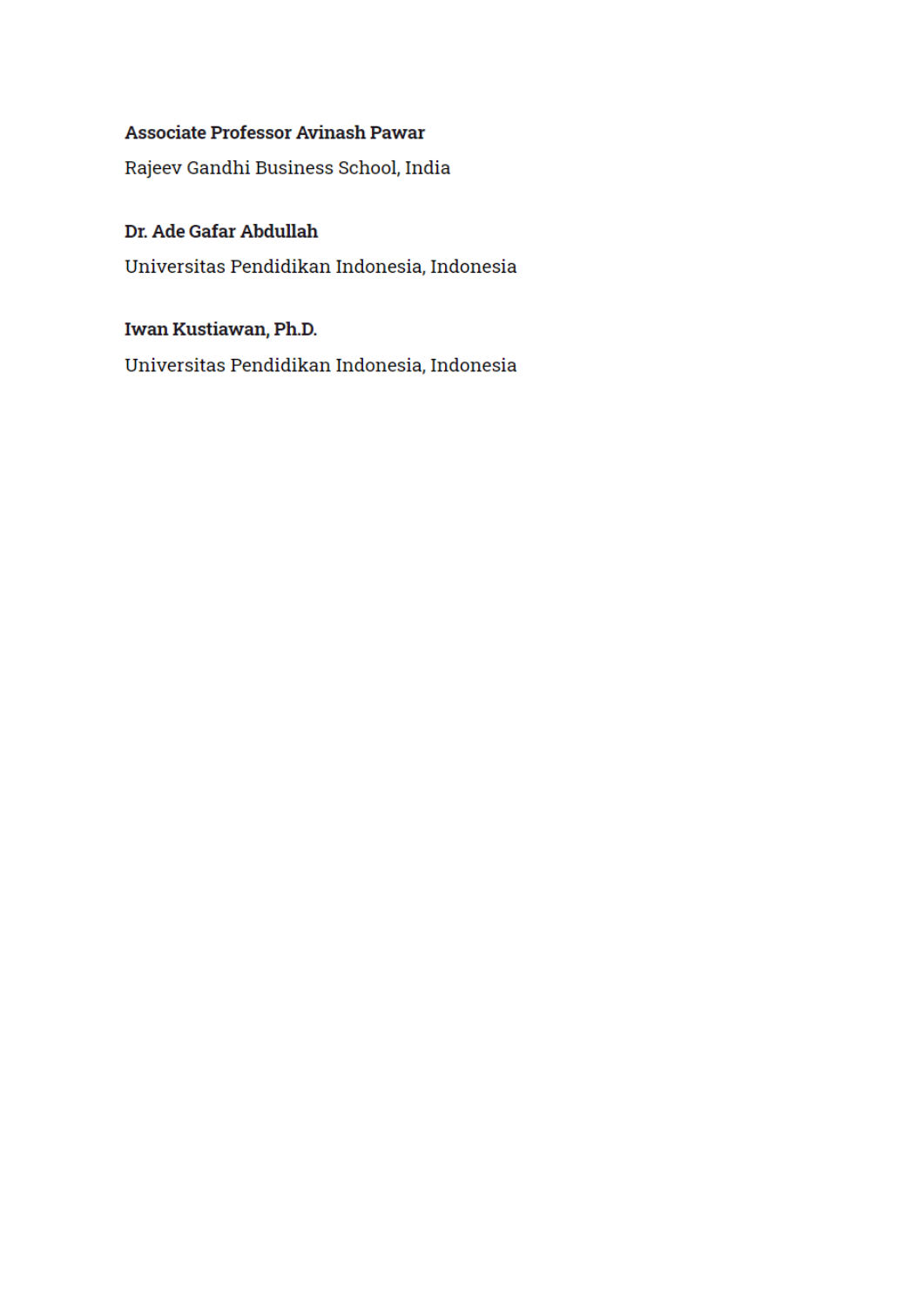## **DAFTAR ISI**

#### Proceedings Article

# The Effectivness Analysis of State Expenditure Policy Implementation in Indonesia

Gugun Geusan Akbar, Aceng Ulumudin, Ikeu Kania, Mulyanto Mulyanto

The deficient absorption of government budget has become a problem that continuously occurred every year. It impacted on the delayed implementation and realization of activity programs that have been planned by the government in institution of ministry. The government has made several rules in state...

Article details

**O** Download article (PDF)

#### Proceedings Article

Drama of Social Media Political Actors in Democracy Facebook Public Space and Democratic Practices in the 2019 Presidential Debate in Indonesia

Dwinarko Dwinarko

This study uses qualitative methods, paradigms of critical and postmodern approaches. The purpose of this research was to dismantle the text interpersonal on Facebook in the April 17, 2019. The text is a public space in the footsteps of creative in innovative as a form campaign the political actors in...

Article details

Download article (PDF)

## Proceedings Article

The Survival of Media Economy at Local Broadcasting Industry in West Java

Aep Wahyudin

Decentralization of broadcasting is the basis for the establishment and development of local television, as stipulated in Broadcasting Law No. 32 of 2002, in quantity local TV in the regions continues to grow. The growth of local television in Bandung, West Java is very high, thus inviting capital owners...

Article details Download article (PDF)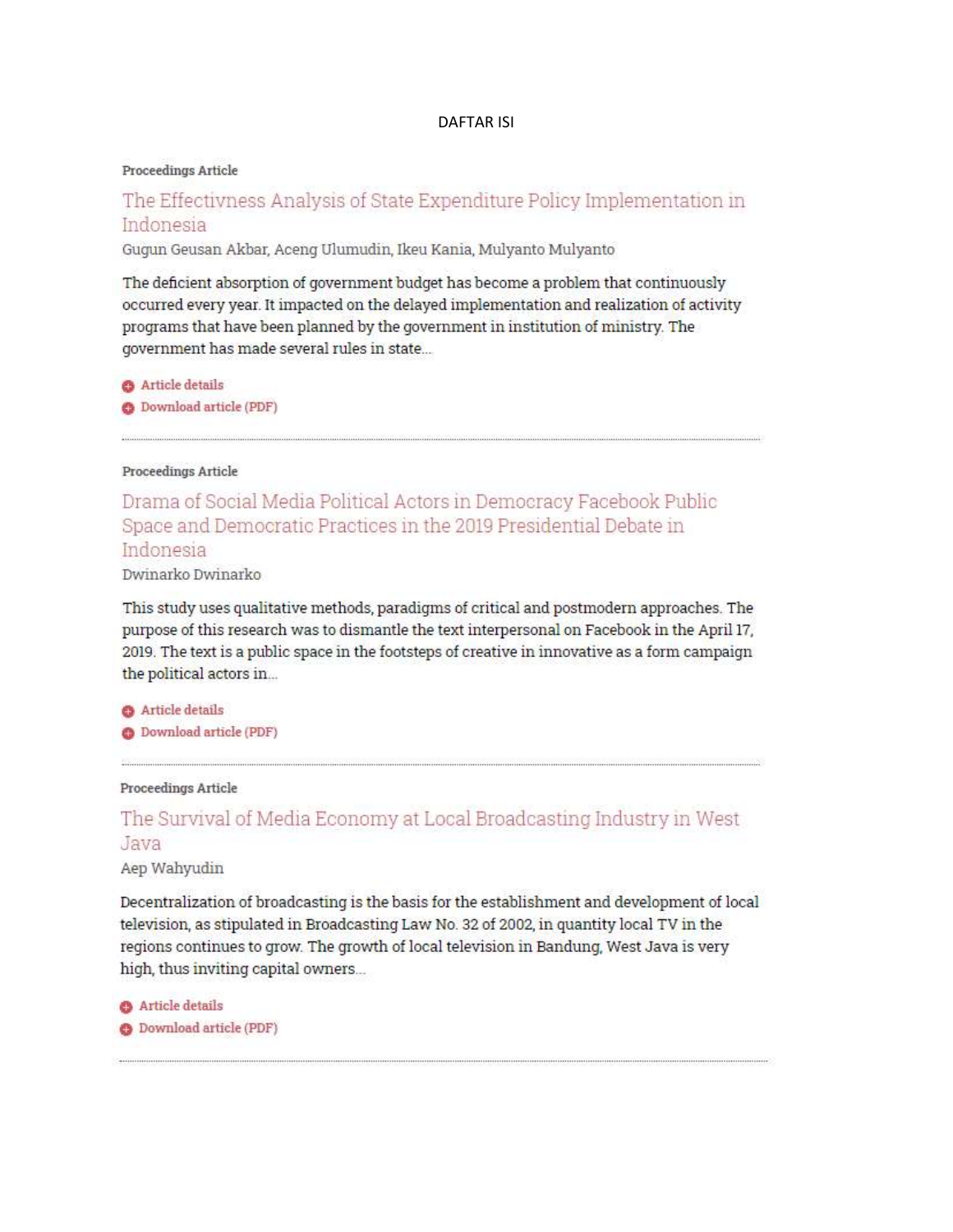1st International Conference on Administration Science (ICAS 2019)

# The Effectivness Analysis of State Expenditure Policy Implementation in Indonesia

Gugun Geusan Akbar\*, Aceng Ulumudin, Ikeu Kania

Department of Public Administration Universitas Garut Garut, Indonesia [\\*gugun.ga@fisip.uniga.ac.id,](mailto:gugun.ga@fisip.uniga.ac.id) [Aceng.u@fisip.uniga.ac.id,](mailto:Aceng.u@fisip.uniga.ac.id) [Ikeukania@fisip.uniga.ac.id](mailto:Ikeukania@fisip.uniga.ac.id) 

*Abstract***—The deficient absorption of government budget has become a problem that continuously occurred every year. It impacted on the delayed implementation and realization of activity programs that have been planned by the government in institution of ministry. The government has made several rules in state finances including its derivatives in order to encourage better budget absorption. The purpose of this study was to verify the effectiveness of budget absorption in KPPN Garut, West Java. This study used a qualitative method with case study approach theory by Van Horn and Van Meter. There are six measured variables in order to determine the effectiveness of budget absorption. The variables are standards and objectives, policy resources, and activities between organizations and executive activities, specifications of administrative, economic, social, political parts and enforcement trends. The result of this study showed that based on six variables mentioned above, the budget absorption in KPPN Garut has not been effective.** 

*Keywords—implementation; effectiveness; state expenditure; absorption* 

## I. INTRODUCTION

The low level of absorption of the budget in Indonesia is a phenomenon that occurs every year at both the Ministries / Institutions and at the Regional level [1]. Low budget absorption has become a recurring and massive problem that occurs every year, resulting in a slow realization of the implementation of activity programs launched by the government at the ministry of institutions [2,3]. This also happened at the Garut State Treasury Office. The slow absorption of the budget can be seen from the accumulation of requests for disbursement of budget funds at the end of the year. This is because the work unit does not disburse funds according to the period of withdrawal of funds per month and tries to pursue realization that is late in the beginning and midyear at the end of the year. The accumulation of requests for disbursement of budget funds at the end of the year can lead to vulnerability to errors in disbursing funds and imposing state expenditures that can result in state losses in financial and nonfinancial forms.

Since the issuance of the regulation package in the field of state finance, namely the Law of the Republic of Indonesia Number 17 of 2003 concerning State Finance, Law of the Mulyanto Mulyanto

Treasury Office in the Province or Regency Leve Garut, Indonesia ihsanmulyanto@gmail.com

Republic of Indonesia Number 1 of 2004 concerning State Treasury, Law of the Republic of Indonesia Number 15 of 2004 concerning Examination of Management and Responsibility of State Finance, there have been many derivative regulations that regulate the procedures for implementing state revenues and expenditures. However, the problems related to the slow absorption of the budget at the Garut State Treasury Service Office still cannot be overcome by this policy. This Analysis of State Expenditure or Regency Leve Garut, Indonesia.

## II. METHODOLOGY

This research uses a case study method. State-level policy implementation in Treasury Office in the Province or Regency Leve Garut Regency. To determine the program effectiveness, analyzed by the theory of public policy implementation by Van Meter and Van Horn [4]. Use researchers this theory because it uses a top-down approach. According to Sabatier, a top-down approach was the idea of government policy that focuses attention on whether the policy is effective or not [5].

To obtain information for this research, the informant was selected by observing the principles of conformity (appropriateness) and adequacy. The informants in the Regency of Leve Garut, the power of budget users. Primary data sources were used in the studies obtained through interviews and recorded observations, and secondary data sources were obtained through a review of documents. Basically, the analysis of qualitative research is intended to provide meaning confirming the data, interpreting data, or transforming data into other forms of narration. This led to findings that express propositions and scientific content that ultimately became the final conclusions. To validate the results of research using triangulation source and methods.

# III. RESULTS AND DISCUSSION

## *A. Objectives of Standards and Policies*

In-depth interviews with informants regarding the condition of the current budget absorption indicate that there were several differences of opinion among informants. Four informants acknowledged that the absorption of the budget had improved for the past two years. Meanwhile, the other three informants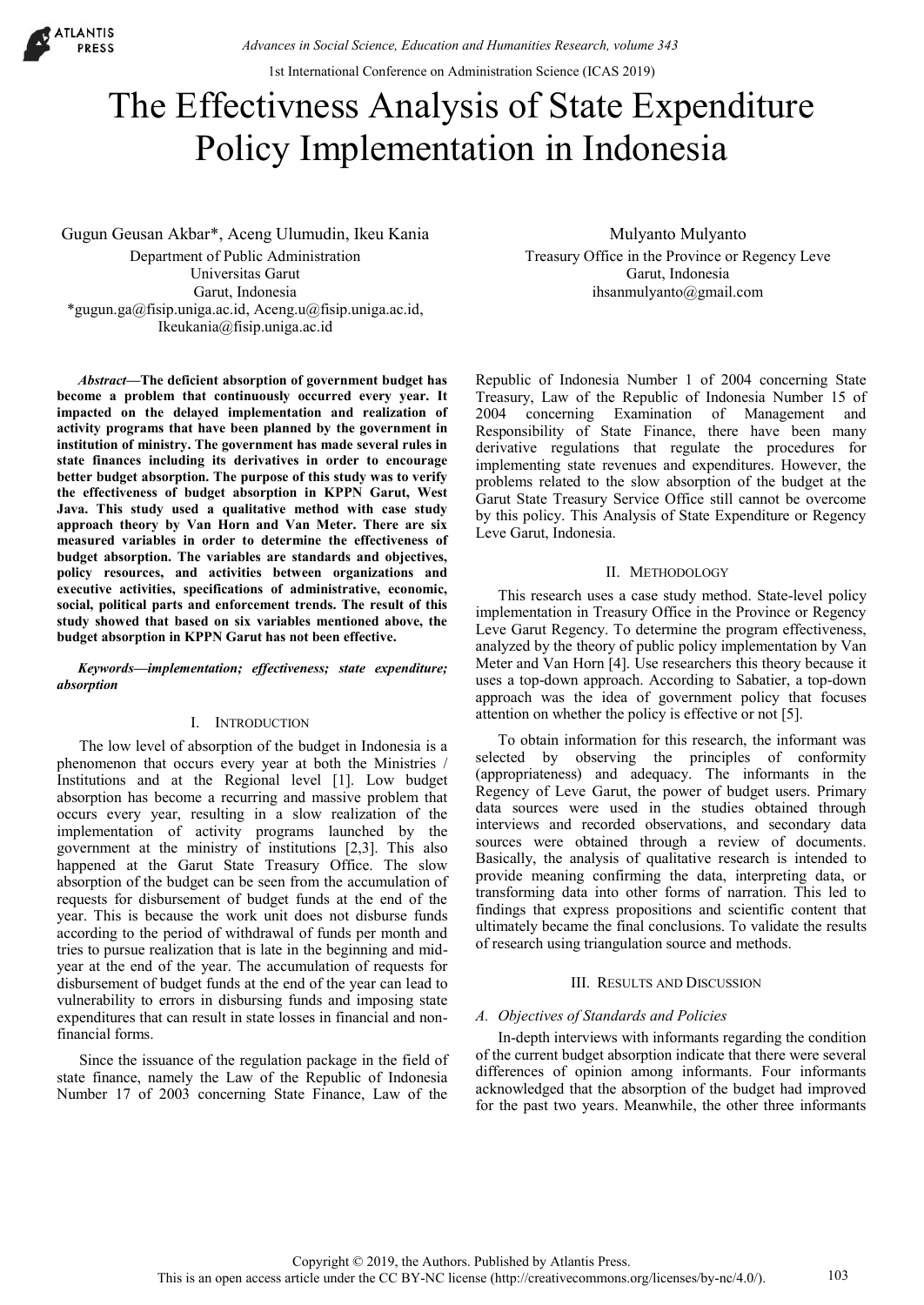

acknowledged that the absorption of the budget was still not optimal and needed improvement.

#### *B. Policy Resources*

The results showed that there were problems in terms of resources. Lack of quality human resources both management officials and staff in the budget management environment. The practice that occurs in the work unit is only certain people who can carry out the work from the form of Payment Request Letter (SPP) until the issuance of the Request for Payment Letter. The lack of quality of human resources influences the understanding of the implementers of financial management regulations that govern document requirements that must be completed in the process of submitting a Payment Request (SPM) to the KPPN. Another thing that appears is the basis for the appointment of budget management officials who are still trustworthy. In practice, management of state finances is considered to be sacred, so that the trust factor is a top priority in the appointment of managers who carry the responsibility of budget managers. The absence of selected HR competencies will negatively affect the quality of human resources in the budget management environment and on budget realization. The dominance of certain budget management positions will affect the strategy in implementing the budget. For example, the satker, which is dominated by the role of a treasurer who is trusted by KPA, from budget planning to budget realization can only be done by the treasurer, while the functions of other budget management officials. so that in the realization of the budget must wait for instructions from the treasurer. Another thing is that budget management officials are often not in the office. Appointment of budget management officials related to the technical position of the satker's supervisory office, thus causing the approval of the supporting documents for budget realization.

#### *C. Interorganizational Communication and Enforcement Activities*

In terms of communication in groups, everything went well, but in communication between groups, researchers found a lack of communication and coordination. All informants from several institutions said that the State Treasury Service office had never held special socialization regarding procedures and rules and policies.

However, according to the head of the Garut KPPN, during 2018 there has been socialization and training in numbers to improve the ability of one-man human resources involved in managing the budget. Socialization is an explanation of the current and new financial regulations and financial application training that supports the government's financial accounting system. This training is intended for human resources at the level of work units that have the task of managing state finances.

#### *D. The Characteristics of the Implementing Agencies*

In terms of budget management implementers, the problem is that there are still structural office effects versus budget management functions. For example, Human Resources appointed as Examining Officers Bills and Signers in the satker organizational structure are Human Resources under the

treasurer or PPK, which will affect the quality of the Payment Request Letter (SPM) issued by the work unit. Many errors / incomplete documents on the requirements for submitting a Paying Request Letter (SPM) are caused because the budget management official cannot carry out his function. Budget management officials are often not in the office.

Appointment of budget management officials related to the technical position of the satker's supervisory office, thus causing the approval of the supporting documents for budget realization. The level of concern of Budget User Authorities (KPA) is low on budget management responsibilities. Concern for Budget User Proxies (KPA) determines the management of an appropriate and timely budget.

#### *E. Economic, Social and Political Condition*

Based on the results of the study, it was found that political factors influence the absorption of the budget. Since the emergence of various rules governing there has been an improvement in the absorption of the budget. Most of the contents of the regulation include the allocation of funds for the Budget Implementation List (DIPA), the role of responsibilities of state treasury officials, business processes, types of document formats, in the implementation cycle of the Budget. In some regulations it has set the norm for time in budget execution as in Regulation of the Director General of Treasury of the Ministry of Finance number 12 2017. PER-12 / PB / 2017 contains Guidelines for Implementation of State Revenue and Expenditure at the End of 2017 Fiscal Year and is derived from PMK Number 186 / PMK.05 / 2017. PER-12 / PB / 2017 is compiled as a technical guide from the PMK. PER-12 / PB / 2017 regulates the steps that must be carried out by the KPPN and the ministry / agency work units in state revenues and state expenditures facing the end of the 2017 fiscal year. In the Director General the time limits for depositing state revenues and settlement of disbursement are stipulated. Ministry / agency DIPA funds for all types of payment orders (SPM) before the fiscal year ends. This Perdirjen specializes in the period September to mid-December as the deadline for completing bills to the state. With the division of time to settle DIPA disbursement bills, the ministry / agency work unit must make a budget disbursement plan in those months for activities that have not been completed so as not to exceed the set time limit. This means that with the issuance of Perdirjen number 12 of 2017 which sets the deadline for settlement of bills to the state, the disbursement of the ministry / agency budget is not focused on December alone so that the workload in December 2017 is reduced, both at the KPPN as paid offices and units ministry / agency work.

#### *F. The Disposition of Implementor*

According to an in-depth interview with one of the informants, even though there were no special competency standards, such as executive officers of specialists, nurses and officials at the BPJS center had done a good job. The informant admitted there is no incentive to implement the program.

According to the six factors observed in the Van Horn and Van Meter implementation policy model, there are still obstacles between the indicators of policy implementation and the reality that occurs. Of the six factors, the obstacles that